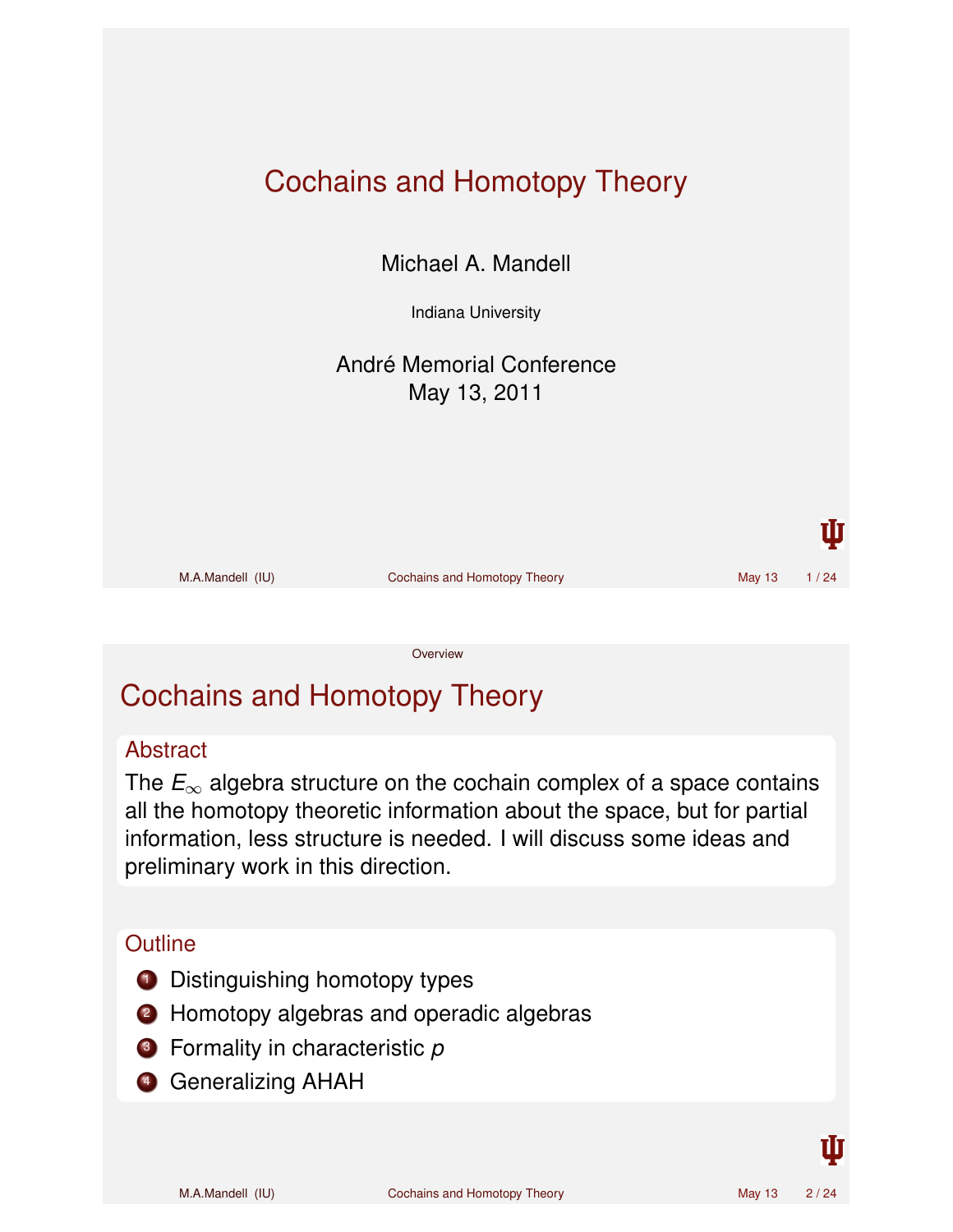# Distinguishing Homotopy Types

Explanation through examples

Example (1st Semester Algebraic Topology)

Can distinguish  $\mathbb{C}P^2$  and  $S^4$  by homology.

### Example (2nd Semester Algebraic Topology)

Cannot distinguish  $\mathbb{C}P^2$  and  $S^2 \vee S^4$  just through homology, but can distinguish them by their cohomology with **cup product**.

### Example (3rd or 4th Semester Algebraic Topology)

Can classify homotopy types of all simply connected spaces with homology like  $\mathbb{C}P^2$  or  $S^2 \vee S^4$  by their cohomology with cup product.



Distinguishing Homotopy Types

### Example (4th Semester Algebraic Topology)

Cannot distinguish  $\Sigma \mathbb{C}P^2$  and  $S^3 \vee S^5$  through their cohomology just with cup product, but can distinguish them using the *Sq*<sup>2</sup>

### **Steenrod operation**

These are the only 2 homotopy types of simply connected spaces with this homology.

#### Example (Advanced Graduate Algebraic Topology)

Homotopy types of spaces with homology like  $S^n\vee S^{n+r}$  can be distinguished and classified using relations between higher cohomology "operations" implicit in the unstable Adams spectral sequence.

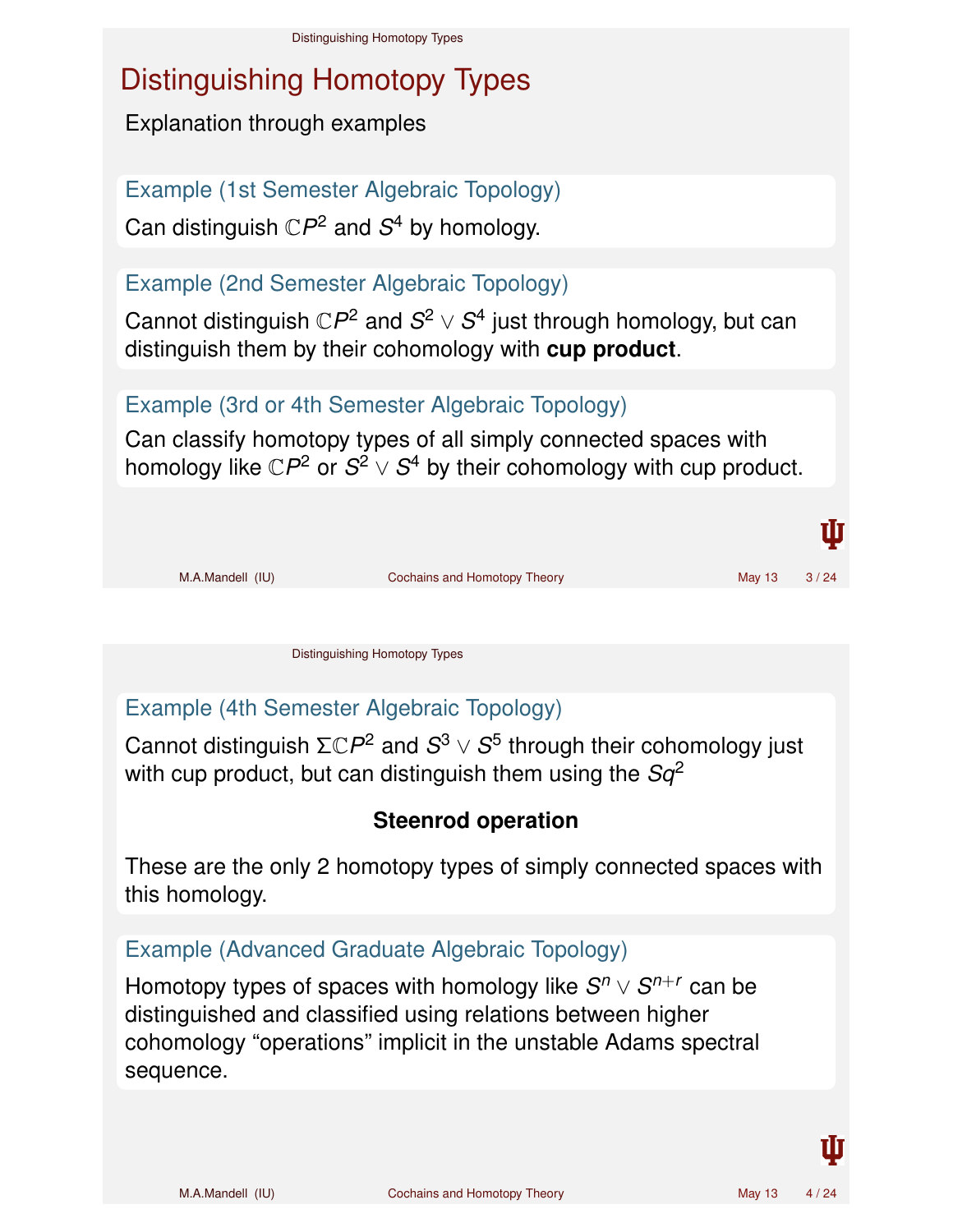# Cohomology and Homotopy Types

*Question:* Is there some kind of structure of higher operations that distinguishes all simply connected homotopy types? *Answer:* Yes.

*Question:* Well, can you be more specific about the structure? *Answer:* Operations generalizing cup and cup-i products

McClure–Smith, "Multivariable Cochain Operations and Little *n*-Cubes", 2003

Fit together into the **sequence operad** S

Defines an *E*<sup>∞</sup> algebra structure on *C* ∗*X*

This structure determined homotopy type for simply connected spaces. Nice spaces *X* and *Y* are homotopy equivalent if and only if *C* <sup>∗</sup>*X* and *C* <sup>∗</sup>*Y* are quasi-isomorphic as *E*<sup>∞</sup> algebras.



Distinguishing Homotopy Types

# *E*<sup>∞</sup> Algebras and Homotopy Theory

Rational Homotopy Theory

- Serre: Computing rational homotopy groups is "easy"
- Quillen/Sullivan: Commutative differential graded algebras

*p*-adic Homotopy Theory

● Steenrod operations  $\implies$  not commutative

Combining *p*-adic and rational theory to get integral theory Key step: André–Quillen cohomology computation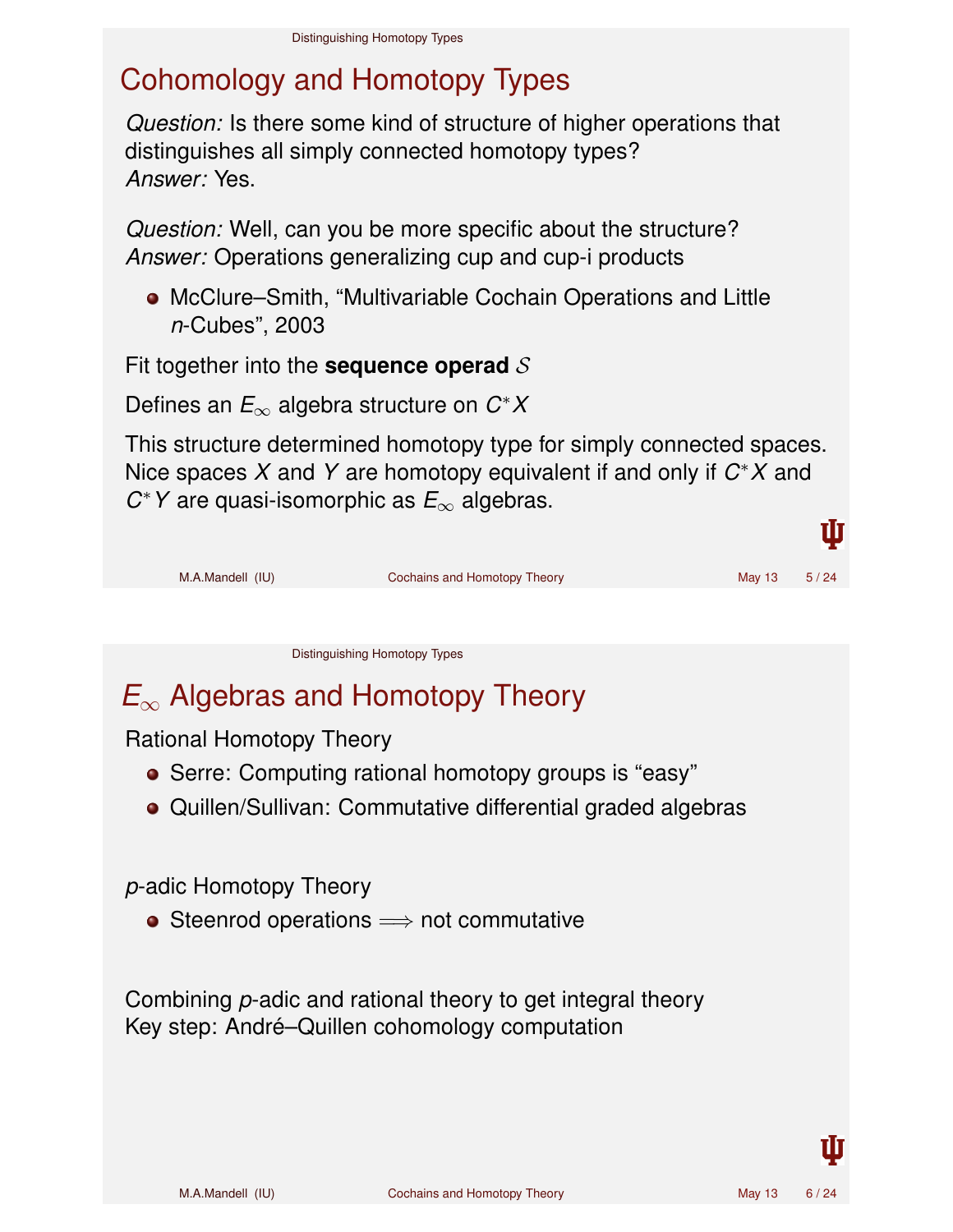### Practical Remarks

Rational Homotopy Theory

- Objects: Rational commutative differential graded algebras
- Homotopy groups are reduced André–Quillen Cohomology groups
- Standard form: Minimal model
- Minimal model is easy to work with
- For "formal" spaces, practical to find minimal model

### *p*-Adic Homotopy Theory

- Objects: *E*<sup>∞</sup> algebras
- Reduced André–Quillen Cohomology groups are zero
- Standard form: Cofibrant model
- Cofibrant model still very big, not always easy to work with
- For spaces close to  $K(\pi, n)$ 's, practical to find cofibrant model
- No notion of "formal" space

M.A.Mandell (IU) Cochains and Homotopy Theory Communication of May 13 7/24

Distinguishing Homotopy Types

### Further Directions

Explanatory examples show that you do not need to keep track of the whole *E*<sup>∞</sup> structure to say interesting things about classification of homotopy types.

#### Approach: Constrain the spaces

Put a constraint on the class of spaces and determine what algebra structure classifies them. For example, limit connectivity, dimension, number and dimension of cells, etc.

Lots of work in this direction by Baues and collaborators

#### Approach: Weaken the algebraic structure

Look at an algebraic structure weaker than *E*<sup>∞</sup> and see what information is left.



Ш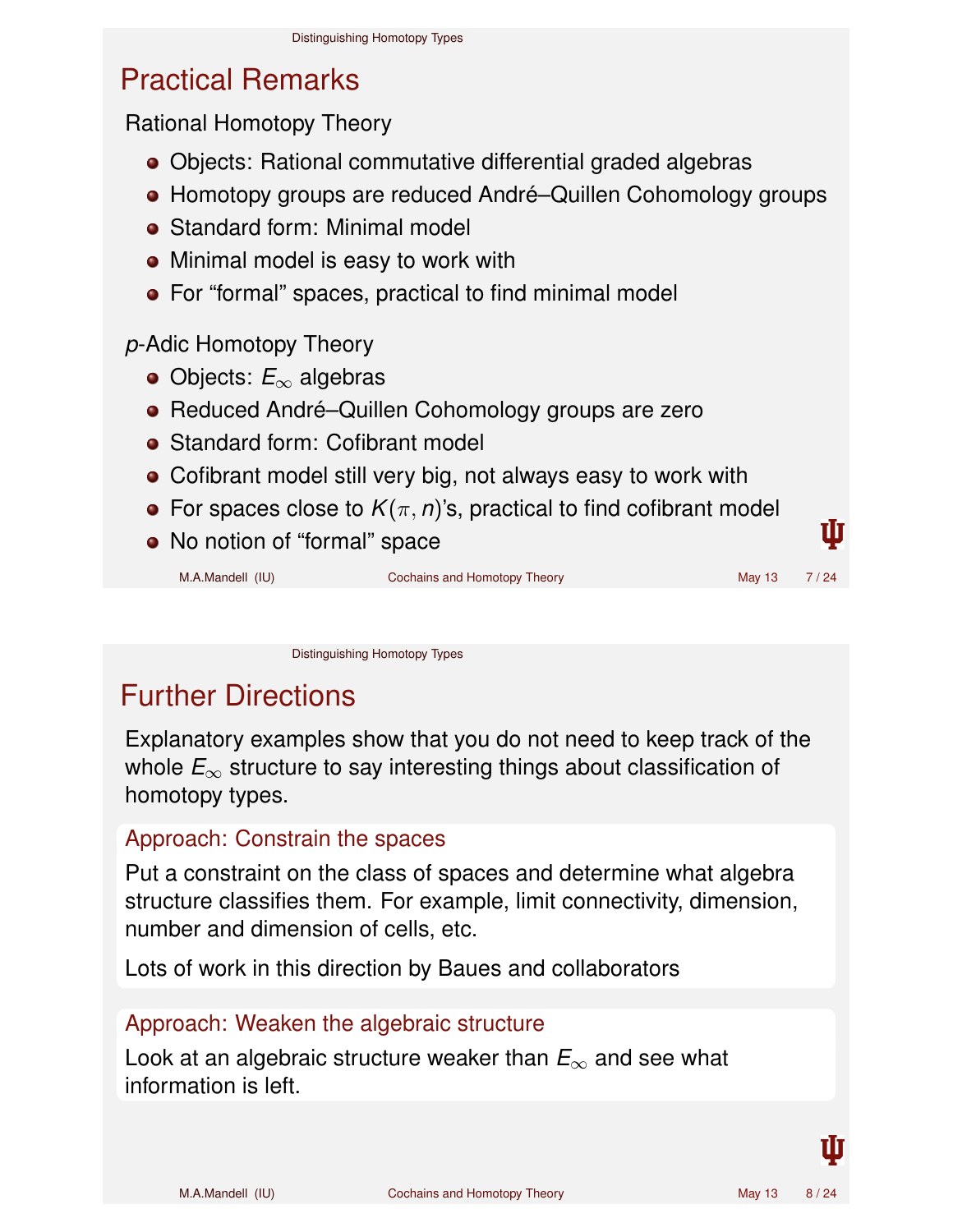# Algebraic Structures

### Example: Steenrod Operations

Look at *H* <sup>∗</sup>*X* as an unstable algebra over the Steenrod algebra.

This is equivalent to looking at *C* <sup>∗</sup>*X* as an *H*<sup>∞</sup> algebra.

Can formulate this  $(\pm)$  in terms of the structure of an algebra over an operad that maps into the McClure–Smith sequence operad.

We should look at operads mapping in to the sequence operad.

Example: Limited Steenrod Operations

McClure–Smith show that sub-operad  $S_n$  coming from first (i.e., last) bunch of Steenrod operations is an *E<sup>n</sup>* operad.

What information is left when we view *C* <sup>∗</sup>*X* as an *E<sup>n</sup>* algebra?



Homotopy Algebras and Operadic Algebras

# What is left in the *E<sup>n</sup>* Structure?

- The *En*−<sup>1</sup> structure on a homotopy pullback: Can compute *En*−1-structure on *C* ∗ (*Y* ×*<sup>X</sup> Z*) as Tor*C*∗*<sup>X</sup>* (*C* <sup>∗</sup>*Y*, *C* ∗ *Z*).
- Cohomology of  $\Omega^m X$  for  $m \leq n$ .
- Cohomology of based mapping space  $X^{M^+}$  with domain  $M$  a framed manifold of dimension *m* ≤ *n*.

Beilinson–Drinfeld / Lurie: "Chiral homology with coefficients in *C* <sup>∗</sup>*X*"

• For PD complex,  $n \geq 2$ , String topology BV algebra (?)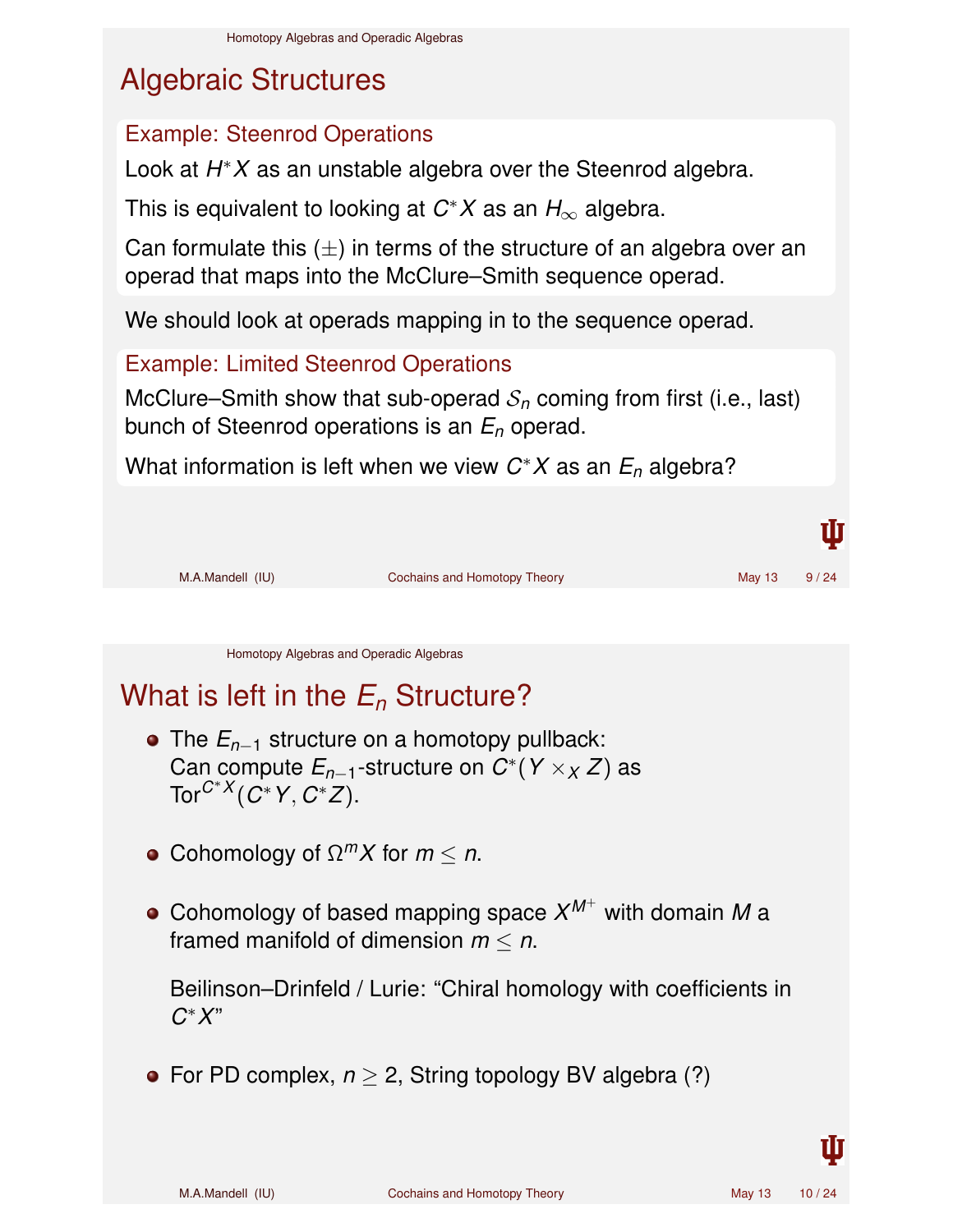### Formality in Characteristic Zero

#### **Definition**

A commutative differential graded Q-algebra is *formal* if it is quasi-isomorphic to its cohomology though maps of commutative differential graded algebras.

#### **Examples**

- A Q-CDGA with zero differential is formal
- A Q-CDGA whose cohomology is a free gr. com. algebra is formal
- A Q-CDGA whose cohomology is an exterior algebra is formal

#### **Definition**

A space is *rationally formal* if its polynomial De Rham complex is a formal Q-CDGA.

|                  |                              |              | Ш |
|------------------|------------------------------|--------------|---|
| M.A.Mandell (IU) | Cochains and Homotopy Theory | May 13 11/24 |   |
|                  |                              |              |   |

Formality in Characteristic *p*

## Examples of Rationally Formal Spaces

#### **Spheres**

Cohomology is an exterior algebra.

#### **Lie Groups / H-Spaces**

Milnor-Moore: Cohomology is a free gr. comm. algebra.

### **Wedges and Products of Formal Spaces**

### **Smooth Complex Algebraic Varieties**

Deligne-Griffiths-Morgan-Sullivan / Morgan

(Mixed) Hodge structure on cohomology gives a (mixed) Hodge structure on the De Rham complex. Limits possibilities for differentials.

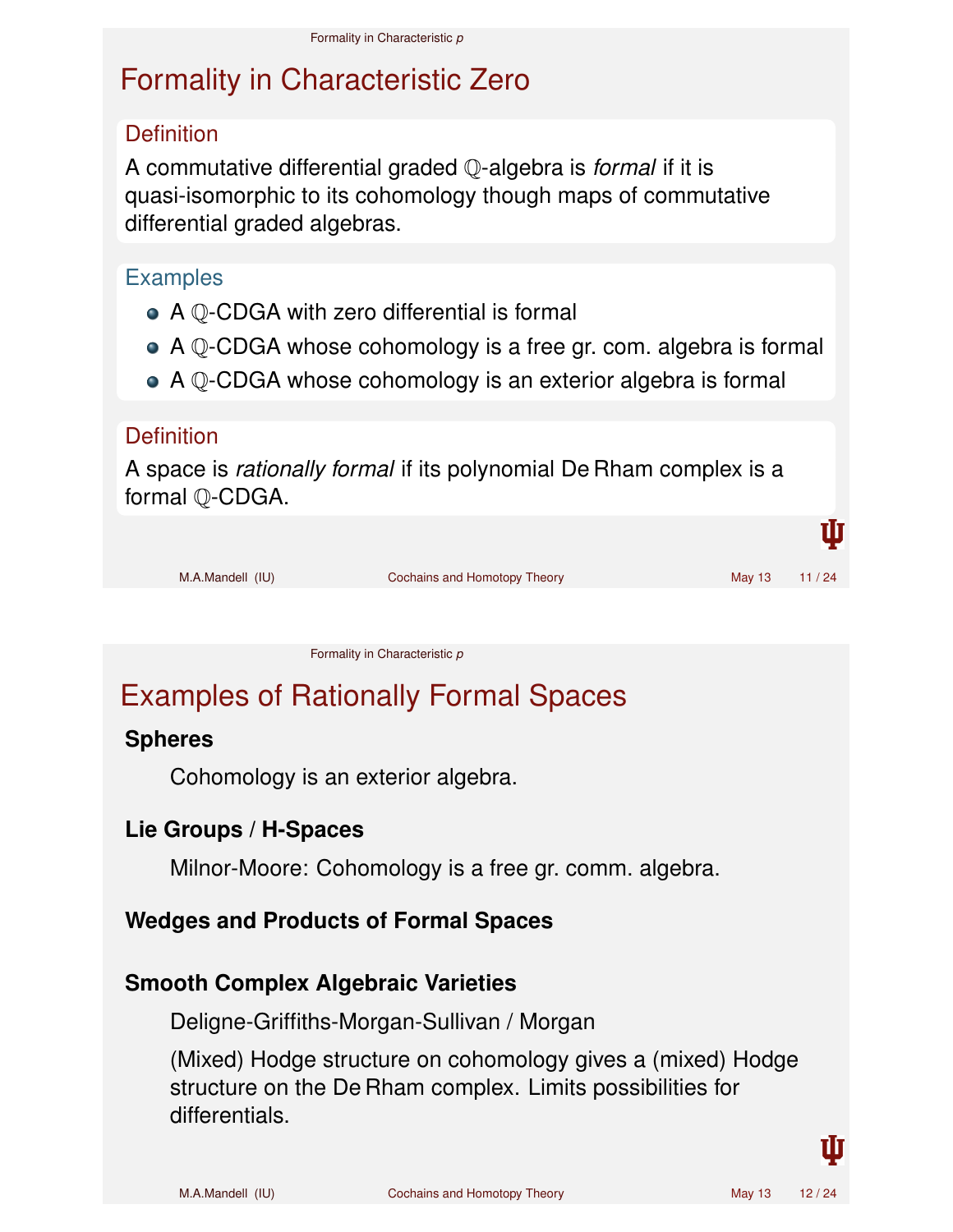# Formality for *E*<sup>∞</sup> Algebras

#### **Definition**

An *E*<sup>∞</sup> algebra is *formal* if it is quasi-isomorphic to its cohomology though maps of  $E_{\infty}$  algebras.

Cohomology of an *E*<sup>∞</sup> algebra has *E*<sup>∞</sup> algebra from its graded commutative algebra structure.

In characteristic *p*, cohomology of *E*<sup>∞</sup> algebras have Steenrod / Dyer-Lashof operations. For commutative algebras, all but the *p*-th power operation are zero.

For spaces, the zeroth operation is the identity.

**The cochain algebra of a space cannot be formal unless the space has contractible components.**

| M.A.Mandell (IU) | Cochains and Homotopy Theory | May $13$ | 13/24 |
|------------------|------------------------------|----------|-------|
|                  |                              |          |       |

Formality in Characteristic *p*

## *E<sup>n</sup>* Algebras

 $E_n$  algebras have operations on  $x \in H^*A$ 

$$
Sq^{m}x, Sq^{m-1}x, \ldots, Sq^{m-n+1}x \qquad p = 2, |x| = m
$$
  
\n
$$
P^{m}x, P^{m-1}x, \ldots, P^{m-\lfloor (n-1)/2 \rfloor}x \qquad p > 2, |x| = 2m
$$
  
\n
$$
P^{m}x, P^{m-1}x, \ldots, P^{m-\lfloor n/2 \rfloor}x \qquad p > 2, |x| = 2m + 1, n > 1
$$

For  $|x| \ge n$ ,  $Sq^{0}/P^{0}$  not an  $E_{n}$  algebra operation on  $x$ .

If *X* is an (*n* − 1)-connected space, no  $Sq^{0}/P^{0}$  operation in  $E_{n}$ structure on cochains

TĪT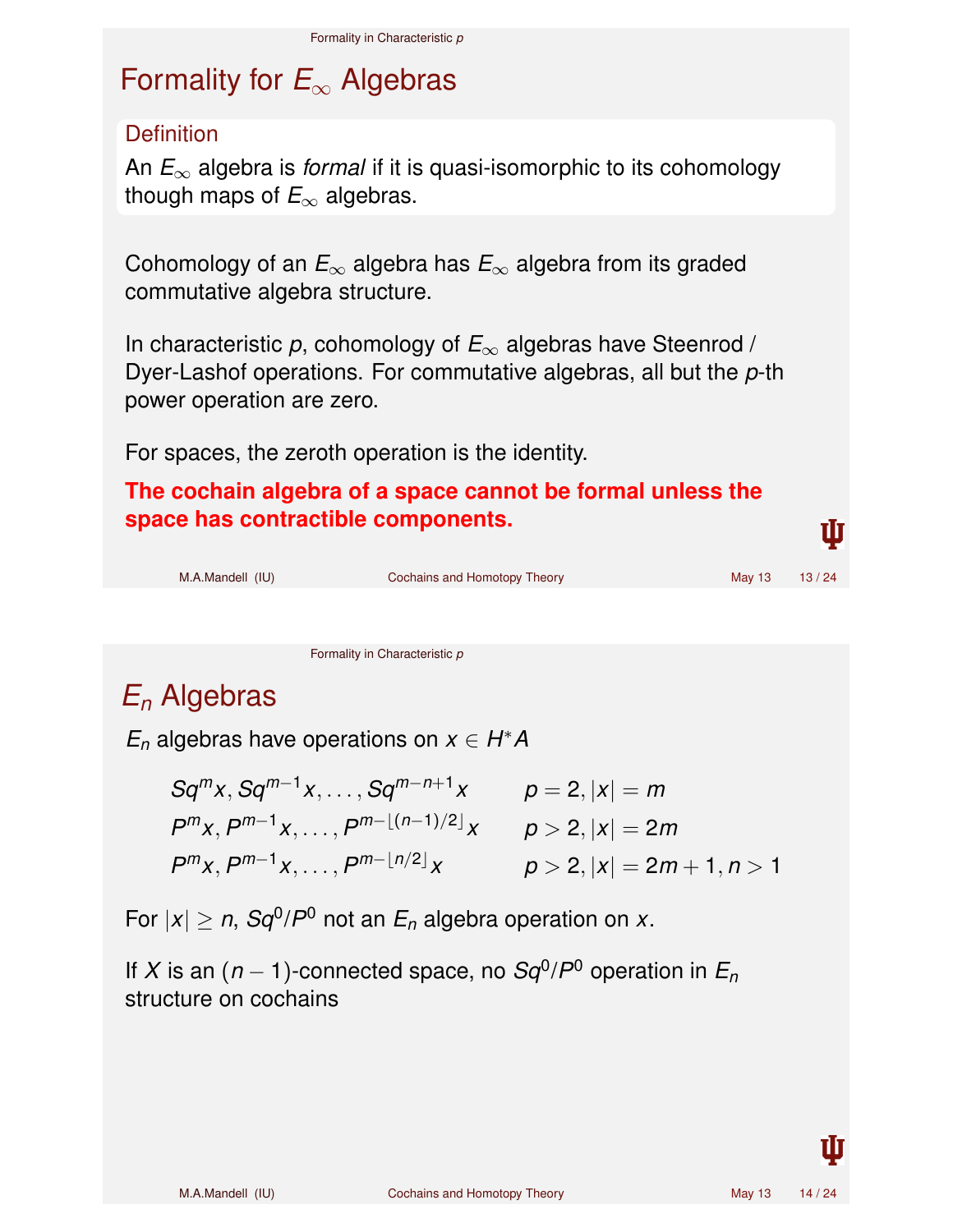## Formal *E<sup>n</sup>* Algebras

#### **Definition**

An *E<sup>n</sup>* algebra is *formal* if it is quasi-isomorphic to its graded cohomology ring though maps of *E<sup>n</sup>* algebras.

Cohomology of  $E_n$  algebras have  $(-n + 1)$ -Poisson structure, but  $E_n$ structure bracket is trivial for  $E_{n+1}$  algebras.

Which  $(n - 1)$ -connected spaces are  $E_n$  formal?



Formality in Characteristic *p*

### Loops and Suspension

Recall: For any space *X*, Ω *n* is an *E<sup>n</sup>* space.

If *X* is an  $E_{n-1}$ -space,  $\Omega X$  is an  $E_n$  space.

Because  $C^*$  is contravariant,  $C^* \Sigma X$  is "like" loops of  $C^* X$ .  $(Think H\mathbb{Z}^{\Sigma X} \cong \Omega H\mathbb{Z}^X)$ 

#### Theorem

*The En*−<sup>1</sup> *structure on C*∗*X determines the E<sup>n</sup> structure on C*∗Σ*X.*

#### **Consequence**

For any  $X$ ,  $\Sigma<sup>n</sup>X$  is  $E<sub>n</sub>$  formal. *S*<sup>*n*</sup> is *E*<sub>*n*</sub>-formal but not *E*<sub>*n*+1</sub> formal.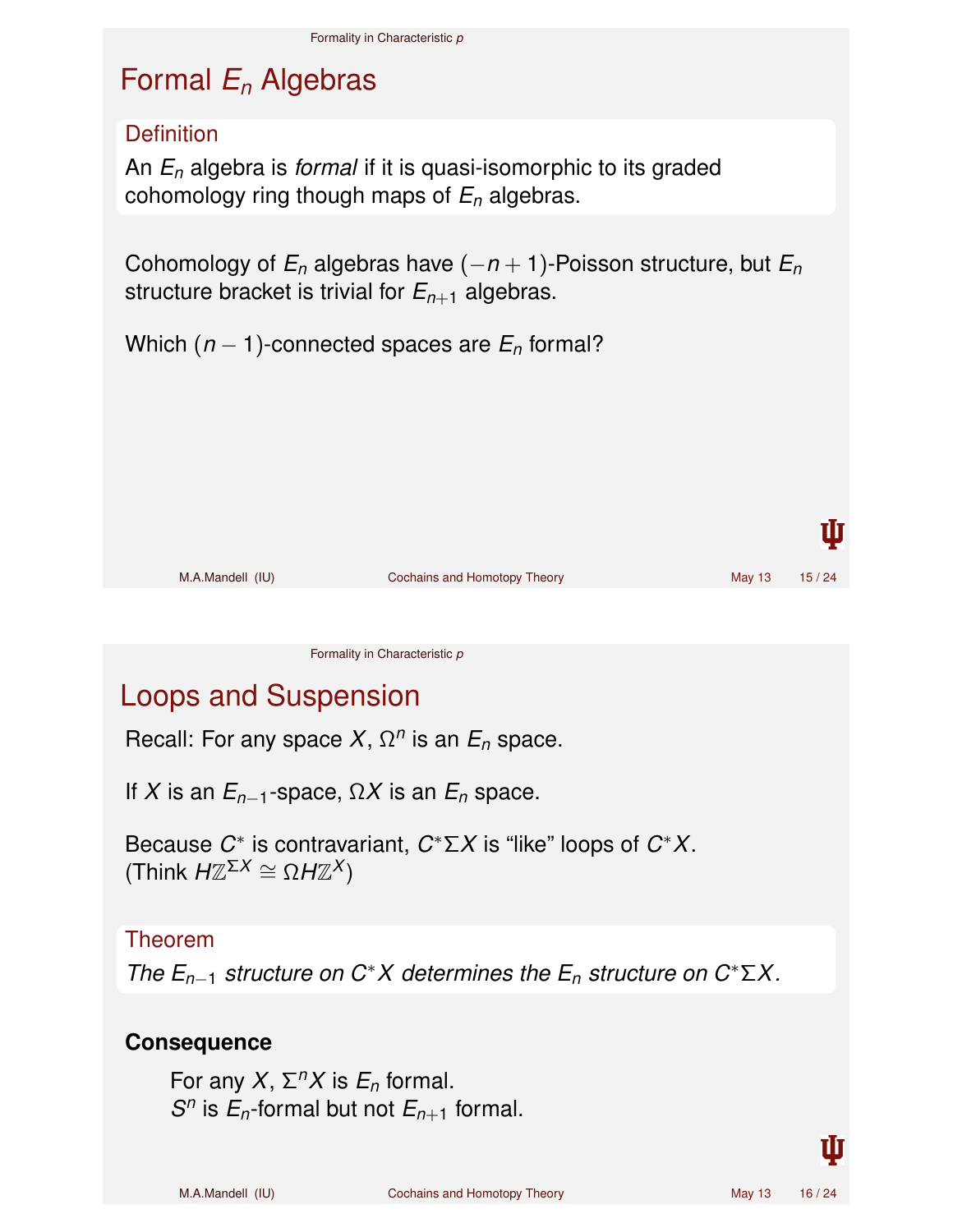### Toward Formality

Let *X* be an *n*-connected space *X* of the homotopy type of a finite CW complex.

#### **Conjecture**

*After inverting finitely many primes, C*∗*X is quasi-isomorphic as an E<sup>n</sup> algebra to a commutative differential graded algebra.*

### Conjecture (Formality)

*If X is rationally formal, then after inverting finitely many primes, C*∗*X is E<sup>n</sup> formal.*

|                              |              | U |
|------------------------------|--------------|---|
| Cochains and Homotopy Theory | May 13 17/24 |   |
|                              |              |   |
|                              |              |   |

#### Generalizing AHAH

### Relationship to AHAH

• Anick, "Hopf Algebras up to Homotopy", 1989

#### Theorem (Anick)

*Let R be a ring containing* 1/*m for m* < *p and let X be an r -connected pr -dimensional CW complex. Then the Adams-Hilton model of X with coefficients in R is the universal enveloping algebra of a Lie algebra.*

Koszul dual translation (?)

#### **Conjecture**

*Let R be a ring containing* 1/*m for m* < *p and let X be an r -connected pr -dimensional simplicial complex. Then C*<sup>∗</sup> (*X*; *R*) *is quasi-isomorphic as an E*2*-algebra to a commutative differential graded algebra.*

For a 2-connected space, after inverting finitely many primes, *C* ∗ (*X*) is quasi-isomorphic as an *E*2-algebra to a commutative differential graded algebra.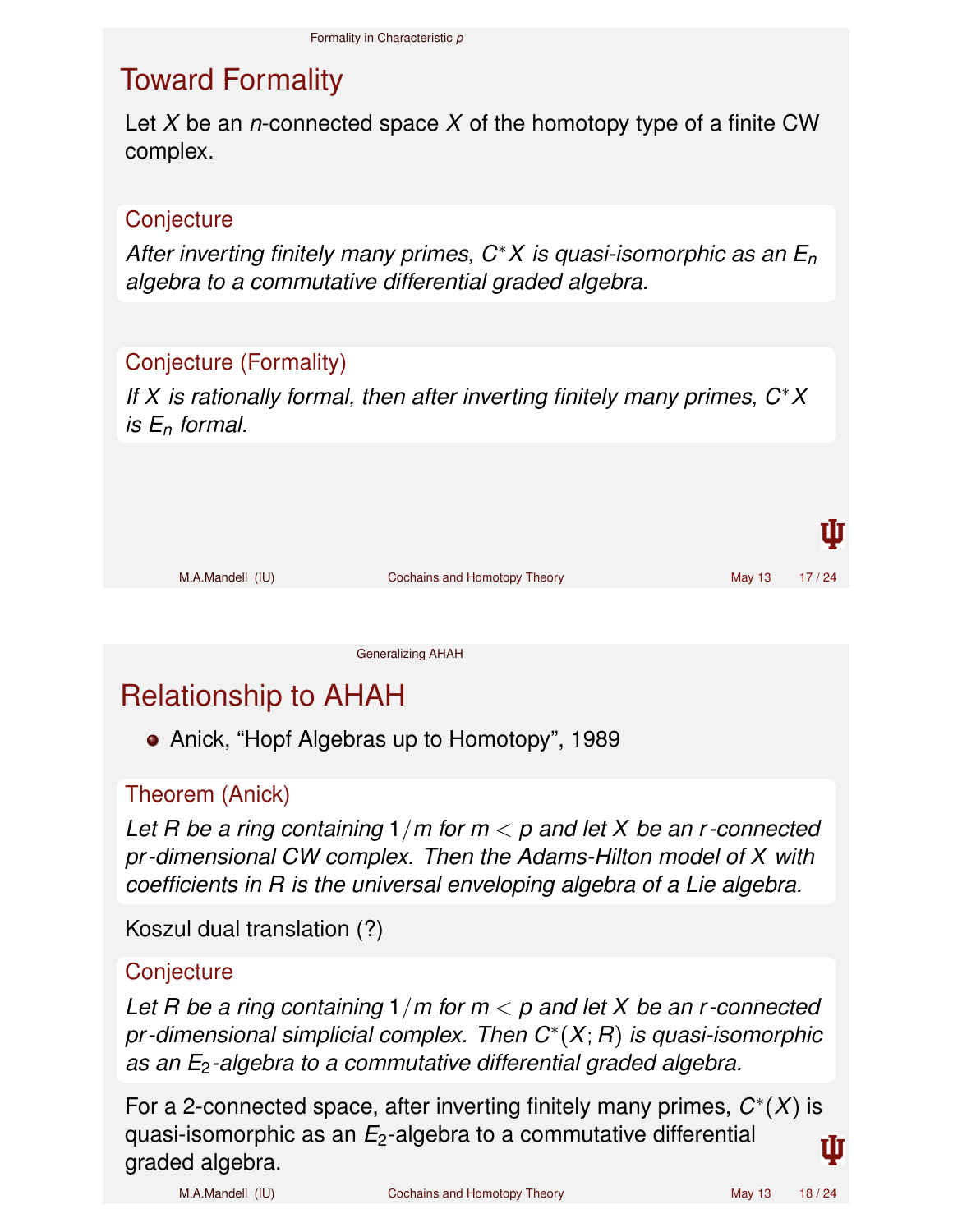### **Conjecture**

*Let R be a ring containing* 1/*m for m* < *p and let X be an r -connected pr -dimensional simplicial complex. Then C*<sup>∗</sup> (*X*; *R*) *is quasi-isomorphic as an E*2*-algebra to a commutative differential graded algebra.*

For an *r*-reduced simplicial set, *p*-th tensor power of any reduced cochain is in dimension  $\geq p(r+1)$ .

Instead of looking at operad C*om*, we can look at a truncated commutative algebras: Use *Com'* with  $Com'(k) = 0$  for  $k \geq p$ .

For  $k < p$ ,  $\mathcal{C}$ *om* $(k)$  is  $\Sigma_k$ -projective.

Can do homotopy theory with Com' algebras.



Generalizing AHAH

The McClure–Smith sequence  $E_2$  operad  $S_2$  has

$$
\dim \mathcal{S}_2(k)=k-1
$$

So if *X* is *r*-reduced, the operations on reduced cochains

$$
\mathcal{S}_2(k)\otimes (\tilde{C}^*X)^{\otimes k}\to \tilde{C}^*X
$$

land in degrees  $k(r + 1) - (k - 1) = kr + 1$  and above.

If dim  $X < pr$ ,  $\tilde{C}^*X$  is an algebra over the truncated operad  $\mathcal{S}'_2$  $2\prime$  with  $\mathcal{S}'_2$  $2/2(k) = 0$  for  $k \geq p$ .

We can look at obstruction theory for the  $\mathcal{S}'_2$  $\frac{1}{2}$ -structure to extend to a Com'-structure.

Obstruction groups are relative André–Quillen cohomology groups.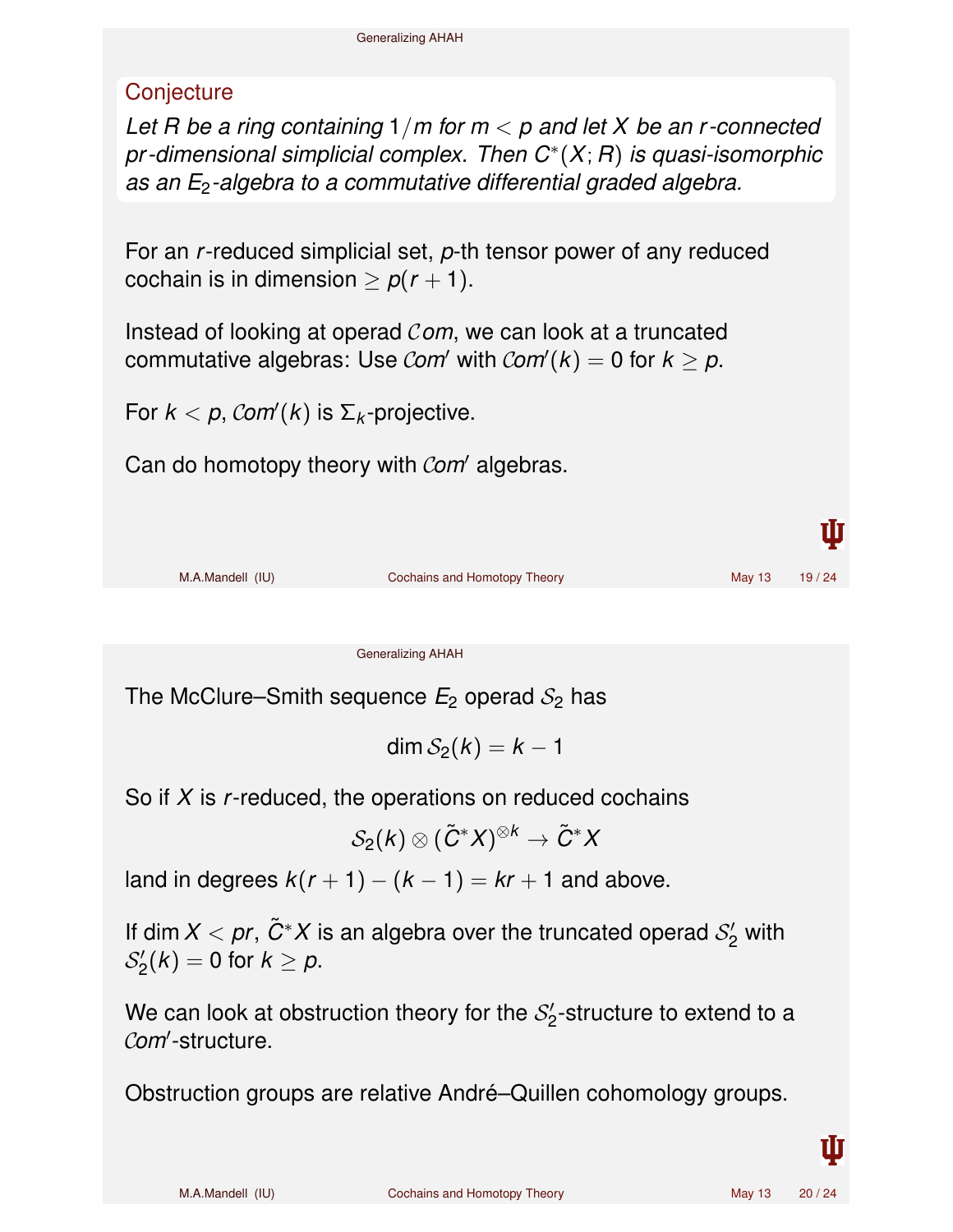### The Linearity Hypothesis

**Hypothesis.** There exists and  $E_n$  operad  $\mathcal E$  that acts on cochain complexes and satisfies the dimension bound

$$
\dim \mathcal{E}(k) = (k-1)(n-1).
$$

Highest chain-level *k*-ary operation occurs in degree  $(k - 1)(n - 1)$ .

#### **Notes.**

- This is the same degree as highest non-zero homology group.
- The standard  $E_n$  operads satisfy this bound for  $k = 2$ .
- Standard  $E_1$  and  $E_2$  operads satisfy this bound for all  $n, k$ .
- Topology: Standard configuration space models and Kontsevich operads satisfy this bound for all *n*, *k*.



Generalizing AHAH

# A Weaker Linearity Hypothesis

At the cost of weakening the conjectures, the hypothesis can be weakened to a linearity hypothesis

$$
\dim \mathcal{E}(k) = a(k-1)(n-1) \quad \text{for } k \gg 0
$$

The little *n*-cubes operad of spaces has *k*-th space a non-compact manifold with boundary, dimension  $k(n + 1)$ .

Hypothesis can be weakened further: Operad does not have to be zero in high dimensions, just act by zero on simplices of a given dimension.